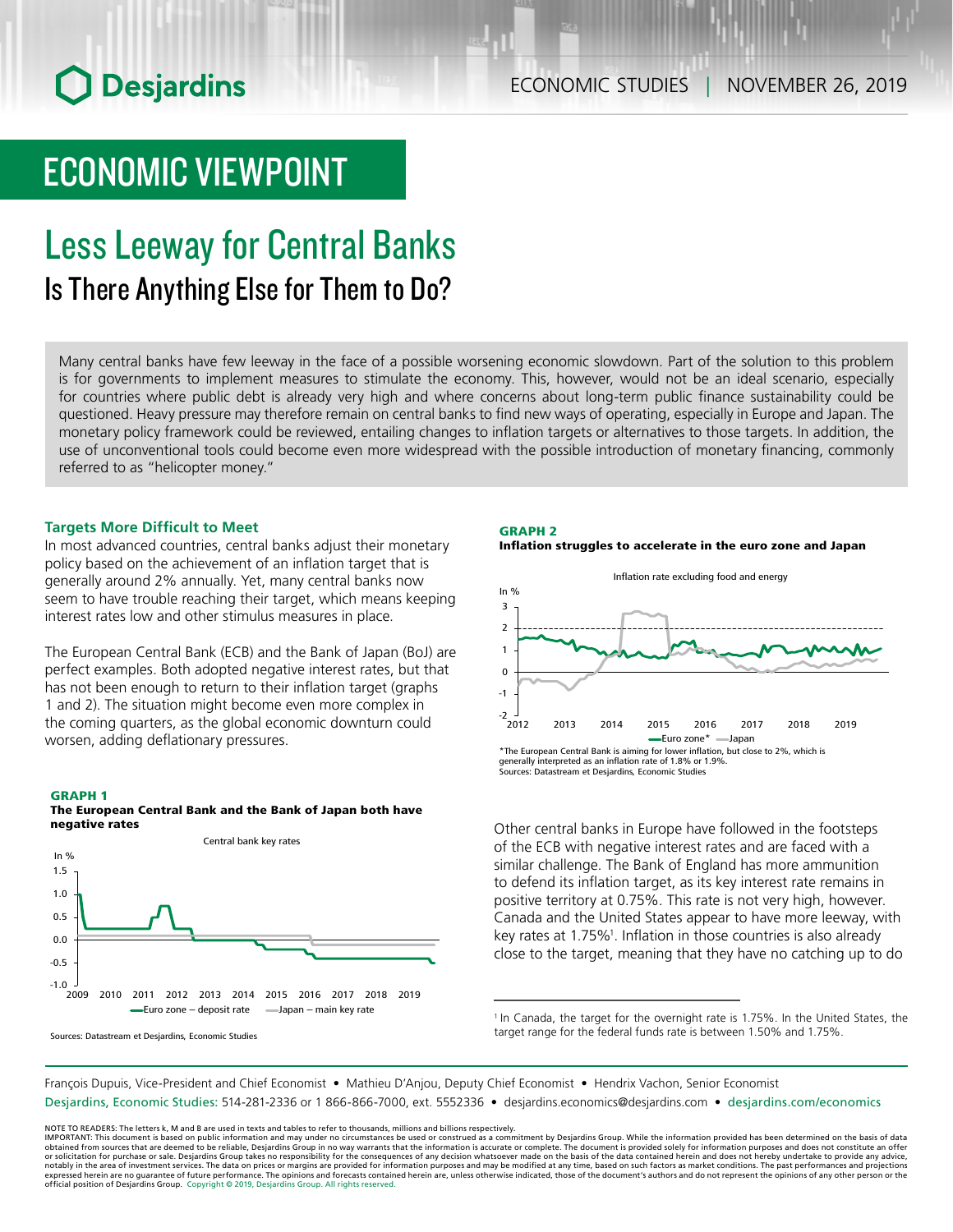# **O** Desjardins

(graph 3). Nonetheless, even the Bank of Canada (BoC) and the Federal Reserve (Fed) do not have as much intervention capacity as before. Should a major shock occur, these central banks could also struggle to defend their inflation target.

#### GRAPH 3

Since 2017, inflation has been hovering around 2% in Canada and the United States



Sources: Datastream et Desjardins, Economic Studies

### **Changing Targets**

Would it not be better, then, to abandon these targets? That would mean foregoing their advantages. Low, stable and predictable inflation makes it easier to distinguish movements in the prices of various products and services. Better consumption and investment decisions can therefore be made. This also protects the purchasing power of individuals whose income does not keep pace with price increases. Financially speaking, mediumand long-term interest rates are typically lower in an inflation targeting regime given that there is less uncertainty about future price movements. Lastly, a well-controlled inflation target has the advantage of strengthening itself due to its influence on inflation expectations.

It is better to try to change inflation targets than abandon them completely. Targets lowered to around 1% would mean that most central banks would now be meeting their target. There would also be other potential advantages, particularly as concerns protecting the purchasing power of those whose income is not as well indexed.

The problem of central banks running out of ammunition would, however, be compounded with lower targets because the lower real interest rate limit would be higher. Assuming that the limit of the nominal interest rate of overnight funds on the interbank market is -0.5%, the lower limit of this rate in real terms would be -2.5%, with a well-controlled inflation target of 2%. This limit would change to only -1.5% with an inflation target of 1%, meaning that there would be reduced leeway to stimulate the economy. The chances of deflation would also be higher.

If the objective of overhauling the monetary policy framework is to increase central banks' leeway, the option of raising inflation targets appears to be more advisable. Using the previous

example, by targeting inflation at 3%, the real overnight rate could drop as far as -3.5%. We could go even lower if nominal rates can be reduced further in negative territory or by targeting higher inflation. Some studies suggest targeting up to 4%<sup>2</sup>. Among advanced countries, Australia currently has the highest inflation target, ranging from 2% to 3%. South Korea used to have a median target of 3%, but that target has been 2% since 2016.

In theory, if central banks were to adopt higher inflation targets, that could also help accelerate certain macroeconomic adjustments. For example, real wages could potentially be adjusted more easily and allow the labour market to recover faster from a recession. In addition, a higher inflation rate could help reduce the debt burden if nominal income were to increase faster.

The fact remains that, with this approach, the purchasing power of some individuals could deteriorate further. Tolerating higher inflation might also make inflation more unstable over time and more difficult to predict. Inflation expectations could become not as well-anchored, which could complicate the work of central banks. There is an adage in economics that if you start flirting with inflation, you will have to marry it!

### **Targeting Price Levels, Not Price Variations**

Another possible option for central banks would be to target price levels rather than price variations. For example, let's assume that the price index targeted by a central bank was 100 in 2018. A level of 102 could be targeted for 2019, then 104 for 2020, and so on and so forth based on the average growth rate sought. These average growth rates could remain at around 2%, like most current inflation targets. Nevertheless, additional leeway would be freed up with this approach.

First, by staying near the target price path, inflation expectations could technically be better anchored in the long term. After a period of low inflation, a period of higher inflation would be required to put us back on the target path. This is a major difference from a regime simply targeting price variations, where periods of lower or higher inflation do not have to be offset in this way (graph 4 on page 3). Given these movements, which compensate for any accumulated gaps, inflation expectations could then vary in the short or medium term. This would not affect the effectiveness of monetary policy; quite the contrary. It would cause temporary movements in real interest rates, giving central banks more leeway. If inflation were too low during a certain period, inflation expectations would temporarily rise and

<sup>2</sup>Laurence BALL, *[The Case for a Long-Run Inflation Target of Four Percent](https://www.imf.org/external/pubs/ft/wp/2014/wp1492.pdf)*, IMF, June 2014; Pierre FORTIN, *[A Stable 4% Inflation Could Get Canadians One Half](https://ideas.repec.org/p/lvl/lacicr/1604.html) [Million More Jobs](https://ideas.repec.org/p/lvl/lacicr/1604.html)*, Working Papers 1604, CREFE, January 2016.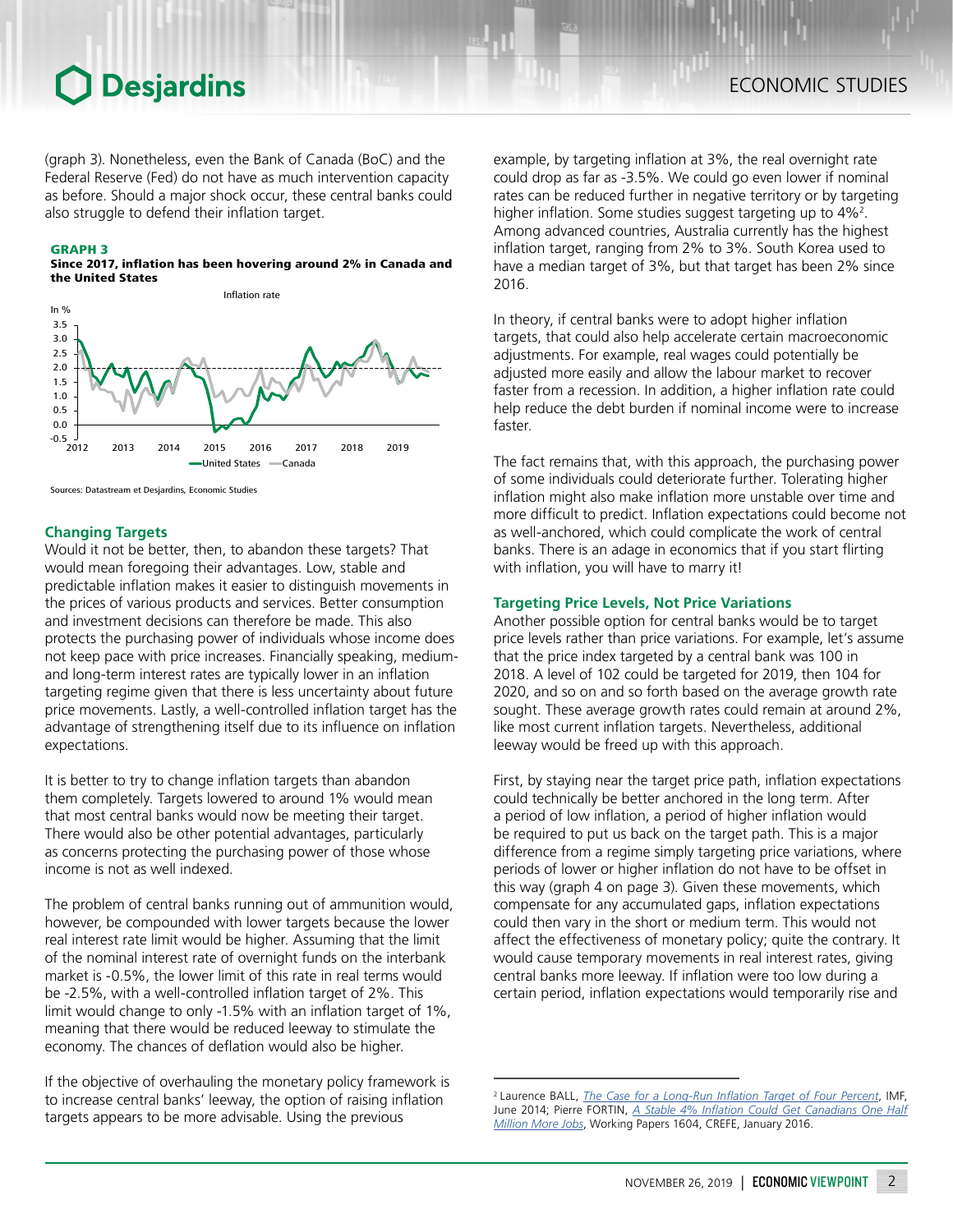# **Desjardins**

#### GRAPH 4

The price path over the long term varies depending on the regime selected



Source: Desjardins, Economic Studies

real interest rates could drop further. The economy would then be more easily stimulated if needed with this type of target.

### **Would expectations shift as foreseen?**

The main criticisms of price-level targeting are the greater difficulty in understanding them and the uncertainty as to the anticipated change in consumer and business inflation expectations. After an extended period of low inflation, consumers and businesses might not believe in price acceleration to offset the accumulated gap. In that case, lower inflation expectations would raise real interest rates and the leeway for stimulating the economy would be reduced.

Central banks would have to maintain a high degree of credibility in such a regime. In particular, they would have to be convincing about their ability to influence prices at all times and in the desired way. However, this could prove quite a challenge, especially in situations similar to Japan's and the euro zone's, where interest rates are already very low and unconventional tools, such as asset purchases, have already been widely used.

For the same reasons, it could also be difficult for some central banks to raise their inflation target should this option be preferred. If economic agents do not adapt their expectations to a change in target, more monetary easing would be required to generate the required inflation. The problem with central banks' reduced leeway would then be even more flagrant.

### **New Tools Need to Be Found**

In addition to standard interest rate adjustments, central banks now use various tools to influence the economy and keep prices in check. Among these is forward guidance, which consists in providing more information on the future path of key interest rates. This increases the influence that central banks have over longer-term interest rates. Massive asset purchases are another tool, contributing to the same result in addition to encouraging

investors to look to other types of assets and take more risks. Lastly, there are negative interest rates.

However, these tools have limitations. Interest rates that are too low in negative territory can end up doing more harm than good<sup>3</sup>. For the same reasons, forward guidance and asset purchases cannot be used to continually reduce long-term rates. A central bank also cannot buy more government bonds than there are on the market.

There is always the option of buying corporate bonds, or even shares, to widen the pool of available assets, but that would mean that central banks would be taking much more risk, which is not desirable. Low-risk government securities should continue to be the ones most purchased by central banks. This has not prevented the size of the BoJ balance sheet from exceeding 100% of its GDP (graph 5). This is considerably more than any other central bank has reached. However, public debt would have to spike in Europe and the United States for the ECB and the Fed to go that far.





Sources: Datastream, Banque of Japan and Desjardins, Economic Studies

This brings us to governments that could adopt expansionary policies to help central banks stimulate the economy and raise inflation. Part of the debt issued to finance expansionary fiscal policies could be purchased by central banks to keep interest rates low, even long-term ones. However, there is no guarantee that this would last very long. Sooner or later, fears could rise about countries' debt levels and the risks to long-term financial stability (graph 6 on page 4). There could also be a decline in consumer spending and business investment in anticipation of future tax hikes to pay back public debt, which is referred to as the "Ricardian equivalence" principle.

<sup>&</sup>lt;sup>3</sup> [Five Years of Negative Rates in Europe and It's Far from Being Over!](https://www.desjardins.com/ressources/pdf/pv190910-e.pdf?resVer=1568122935000), Desjardins, Economic Studies, *Economic Viewpoint*, September 10, 5 p.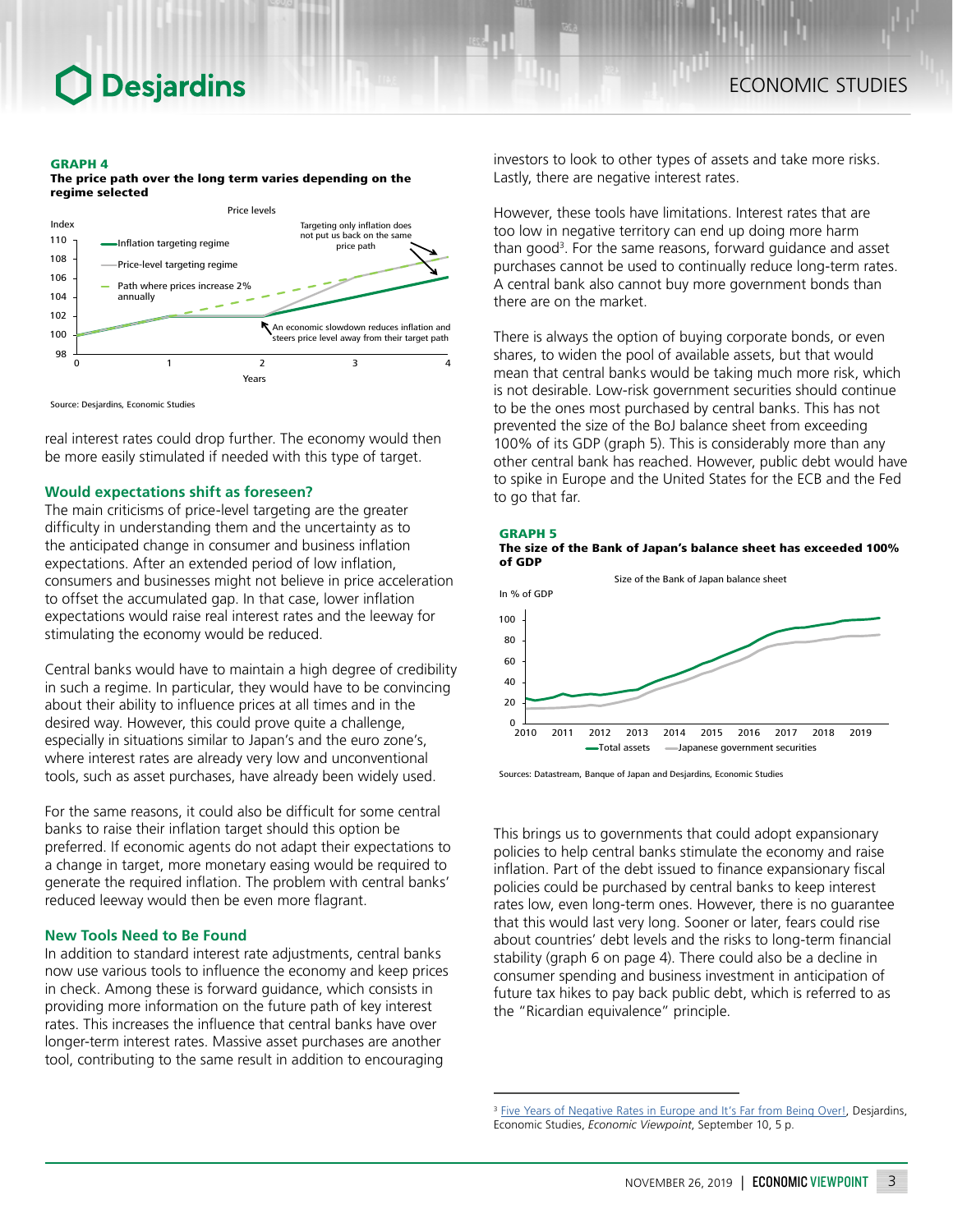# **Desjardins**

#### GRAPH 6





Sources: Datastream and Desjardins, Economic Studies

### **Helicopter Money**

Rather than counting on additional efforts from already heavily indebted governments, an alternative solution would be monetary financing, also known as "helicopter money." With money raining down on them, central banks would stimulate the economy through direct money transfers to governments, consumers or businesses. Public debt would not rise with this approach.

The principle was originally introduced by the father of monetarism, Milton Friedman. Ben Bernanke reiterated it in the early 2000s, stating that it was the ultimate weapon for combating deflation<sup>4</sup>. However, there is still no consensus on this potential tool and, especially, on how it should be used. Three former central bankers, in collaboration with another researcher, were the focus of attention in August when they laid out a procedure based on cooperation between monetary authorities and governments<sup>5</sup>. Broadly speaking, a central bank could decide on an amount to deposit in a special fund, which would be managed by the government. The government, in turn, would decide how that amount would be spent in the economy.

Determining the amounts to be injected to influence inflation by a few tenths of a point would not be easy<sup>6</sup>. The final effect could depend on a number of factors, and it would certainly be wise to start with smaller amounts to avoid sending inflation into overdrive.

<sup>5</sup>Elga BARTSCH, Jean BOIVIN, Stanley FISCHER and Philipp HILDERBRAND, *[Dealing with the next downturn: From unconventional monetary policy to](https://www.suerf.org/docx/f_77ae1a5da3b68dc65a9d1648242a29a7_8209_suerf.pdf)  [unprecedented policy coordination](https://www.suerf.org/docx/f_77ae1a5da3b68dc65a9d1648242a29a7_8209_suerf.pdf)*, SUERF, The European Money and Finance

Forum, No. 105, October 2019.

<sup>6</sup> [The helicopter money: How does it work and how much would it take?](https://www.desjardins.com/ressources/pdf/pv161006-e.pdf?resVer=1475767240000), Desjardins, Economic Studies, *Economioc Viewpoint,* October 6, 2016, 6 p. There is no telling whether central banks could resign themselves to using a tool as extreme as this to keep their credibility as to achieving their inflation targets. This would truly be a tool of last resort. Governments would also have to be kept from further stimulating the economy, without the debt burden causing major upheavals in financial markets.

## **Other Objectives Contemplated**

Central banks might prefer to simply give themselves more flexibility by, for example, being more tolerant of low inflation. In particular, inflation targets could be viewed as averages to be achieved over the long term, but less so over the short and medium term. Central banks could then focus on other objectives, such as the state of the economy, the labour market or financial stability. This is the trend that some of them have already been following. For example, the Fed has always placed a great deal of attention on the state of the economy and the labour market, even since adopting an official inflation target in 2012. Some economists would like to see the Bank of Canada Act amended to include an official employment support objective7 .

However, the addition of the target may complicate the work of central banks. The monetary policy decisions needed could vary according to each objective sought. A single target for nominal GDP could consider both inflation and the state of the economy or labour market. The target could correspond to estimated potential economic growth plus a desired inflation rate for the long term. That said, potential economic growth tends to vary over time, and the target might need occasional revisions. Slightly longer timeframes for obtaining GDP data could also be problematic, as could their many revisions. Consequently, managing such a target may be complicated. This would be all the more true for a target on the level of nominal GDP rather than its variation.

As for financial stability, central banks could try to limit excessive debt or the formation of bubbles in some asset classes. The work of the Bank for International Settlements suggests that greater consideration of financial imbalances in the conduct of monetary policy could reduce the risk of a financial crisis and the risk of ending up in situations where interest rates must be kept very low for an extended period of time<sup>8</sup>.

However, it would be difficult to establish specific financial stability targets. Estimating the ideal debt level or the fair value of assets is not easy. Nevertheless, central banks are showing increasing concern over these issues. For example, the BoC adjusts its monetary policy by considering different sets of risks

<sup>4</sup> Ben BERNANKE, [Deflation: Making Sure «It» Doesn't Happen Here](https://www.federalreserve.gov/boarddocs/speeches/2002/20021121/), Speech by Mr Ben S Bernanke, Member of the Board of Governors of the US Federal Reserve System, before the National Economists Club, Washington, DC,, November, 21 2002.

<sup>&</sup>lt;sup>7</sup>[Letter Addressed to Honourable Bill Morneau, Federal Minister of Finance of the](http://www.progressive-economics.ca/wp-content/uploads/2018/06/Declaration-by-Canadian-Economists-Bank-of-Canada-May-2018.pdf) [Government of Canada, by Canadian Economists in Support of a Multi-Goal](http://www.progressive-economics.ca/wp-content/uploads/2018/06/Declaration-by-Canadian-Economists-Bank-of-Canada-May-2018.pdf)  [Mandate for the Bank of Canada](http://www.progressive-economics.ca/wp-content/uploads/2018/06/Declaration-by-Canadian-Economists-Bank-of-Canada-May-2018.pdf), May 28, 2018.

<sup>&</sup>lt;sup>8</sup> Claudio BORIO and al., [What anchors for the natural rate of interest?,](https://www.bis.org/publ/work777.htm) BIS Working Papers, Nº 777, March 26, 2019.